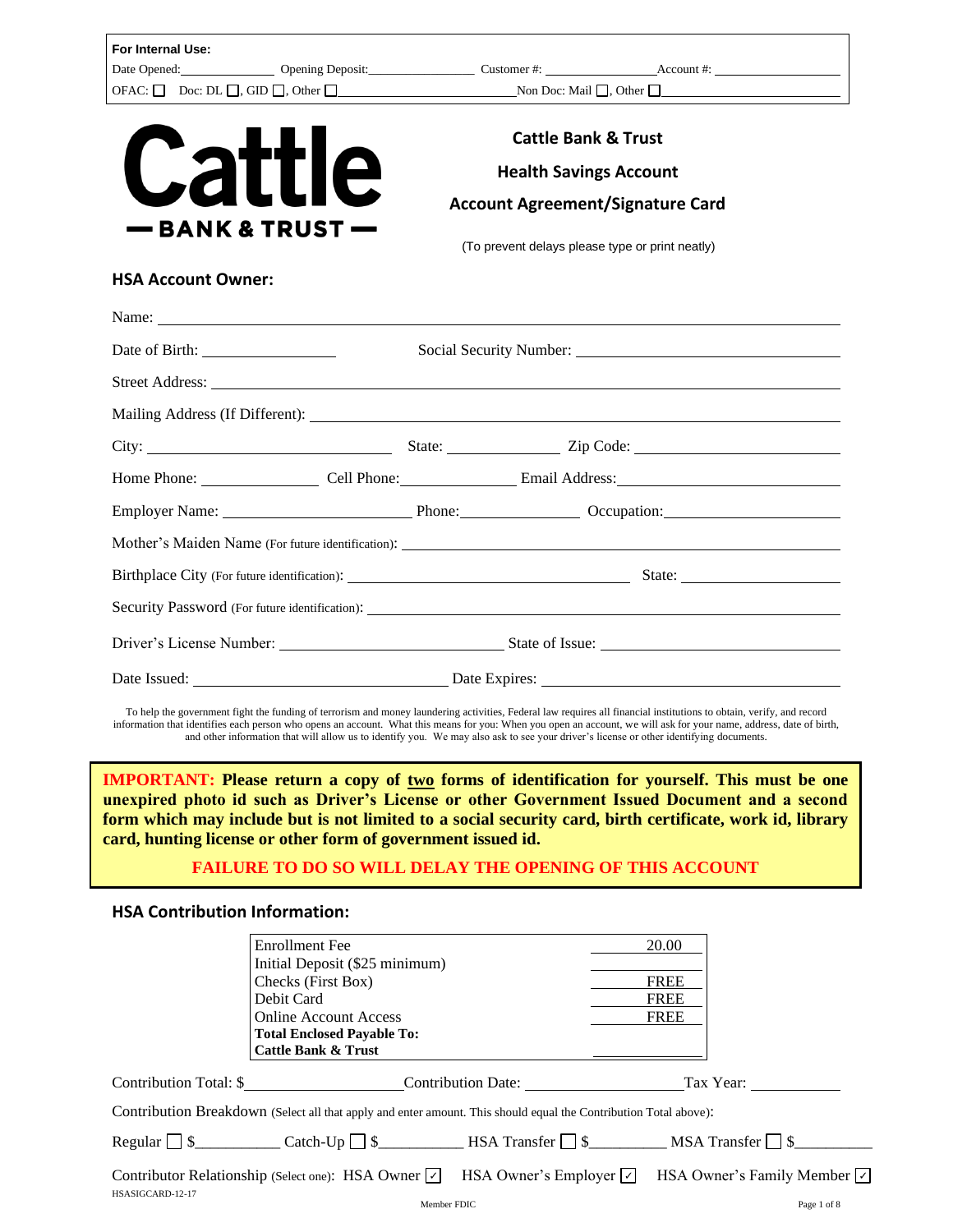## **HSA Beneficiary Designation:**

At the time of my death, the primary beneficiaries listed below will receive my HSA assets. If all my primary beneficiaries pre-decease me, the contingent beneficiaries listed below will receive my HSA assets. In the event a beneficiary pre-deceases me, such beneficiaries share will be reallocated pro-rata to the other beneficiaries that share the deceased beneficiaries classification (primary or contingent). If all beneficiaries predecease me, my HSA assets will be paid to my estate. If no percentages are assigned, the beneficiaries of each classification will share equally. If the percentage total for each classification does not equal 100%, the remaining percentage amount will be divided equally amongst the beneficiaries of said classification.

#### **Primary Beneficiaries (percentage should total 100%):**

| Name | Relationship | <b>SSN</b> | <b>DOB</b> | Percentage |
|------|--------------|------------|------------|------------|
|      |              |            |            |            |
|      |              |            |            |            |
|      |              |            |            |            |

#### **Contingent Beneficiaries (percentage should total 100%):**

| Name | Relationship | <b>SSN</b> | <b>DOB</b> | Percentage |
|------|--------------|------------|------------|------------|
|      |              |            |            |            |
|      |              |            |            |            |
|      |              |            |            |            |

#### **Spousal Consent:**

**This section should be completed if the account owner is married and designates a primary beneficiary other than his/her spouse.**

It is the account owner's responsibility to determine if this section applies. Cattle Bank & Trust is not liable for any consequences resulting from a failure of the account owner to provide proper spousal consent.

I, the spouse of the above-named account owner, acknowledge that I have received a full and reasonable disclosure of my spouse's property and financial obligations. Due to any possible consequences of giving up my interest in this HSA account, Cattle Bank & Trust has advised me to seek legal and tax advice. I hereby consent to the beneficiary designation(s) indicated above. I assume full responsibility for any adverse consequences that may result. No legal or tax advice was given to me by Cattle Bank & Trust.

## **Signature:**

If this account is being established with a regular contribution, I certify that I am covered by a qualified High Deductible Health Plan and that I am not covered by any other Health Plan that would disqualify me for eligibility for this Health Savings Account under IRS code, regulations and guidelines. If this account is being established with a transfer of assets, I certify that the assets are from another qualified Health Savings Account or Archer Medical Savings Account. I certify that if I am married and have designated a primary beneficiary other than my spouse, my spouse has read and signed the Spousal Consent section of this document. I assume all responsibility for all actions and consequences related to the establishment of this account. I have not received any legal or tax advice from Cattle Bank & Trust and will seek such advice from my own legal or tax advisors to ensure compliance with all applicable laws and regulations. I understand that Cattle Bank & Trust reserves the right to accept or reject my account application and to change the terms of this account at any time. I understand that I may revoke this HSA on or before seven (7) days after the date of establishment. I agree to hold harmless Cattle Bank & Trust against any and all claims arising from my actions.

I understand that this account requires a one time, non-refundable enrollment fee of \$20, a minimum opening deposit of \$25 and that a \$3 per month fee applies to account balances of \$500 or less. I understand that I am solely responsible for assuring that I meet the eligibility requirements for a Health Savings Account and that distributions from this account are made in accordance with IRS and other rules and regulations. I understand that Cattle Bank & Trust reserves the right to accept or reject my account application and to change the terms of this account at any time.

#### **TAXPAYER IDENTIFICATION NUMBER AND BACKUP WITHHOLDING CERTIFICATIONS**

I certify that the Social Security Number shown above is my correct taxpayer identification number.

I certify that I am NOT subject to backup withholding either because I have not been notified that I am subject to backup withholding as a result of a failure to report all interest or dividends, or the Internal Revenue Service has notified me that I am no longer subject to backup withholding. I also certify under penalties of perjury the statements above and that I am a U.S. person (including a U.S. resident alien).

I certify that all information supplied by me on this account agreement/signature card is accurate and complete and that I have received a copy of this account agreement/signature card. I agree to the terms stated on every page of this form. I also certify that I have received a copy of the following disclosures: Funds Availability Policy, Electronic Fund Transfers Policy, Deposit Account Terms and Conditions, Health Savings Account Agreement, Health Savings Account Disclosure Statement, and Limits & Fees Disclosure. I further authorize the financial institution to verify credit and employment history and/or have a credit reporting agency prepare a credit report on myself. This will be done at the financial institution's discretion.

| Account Owner Signature                   | Date            |              |
|-------------------------------------------|-----------------|--------------|
| <b>For Internal Use: Customer Number:</b> | Account Number: | Date Opened: |

X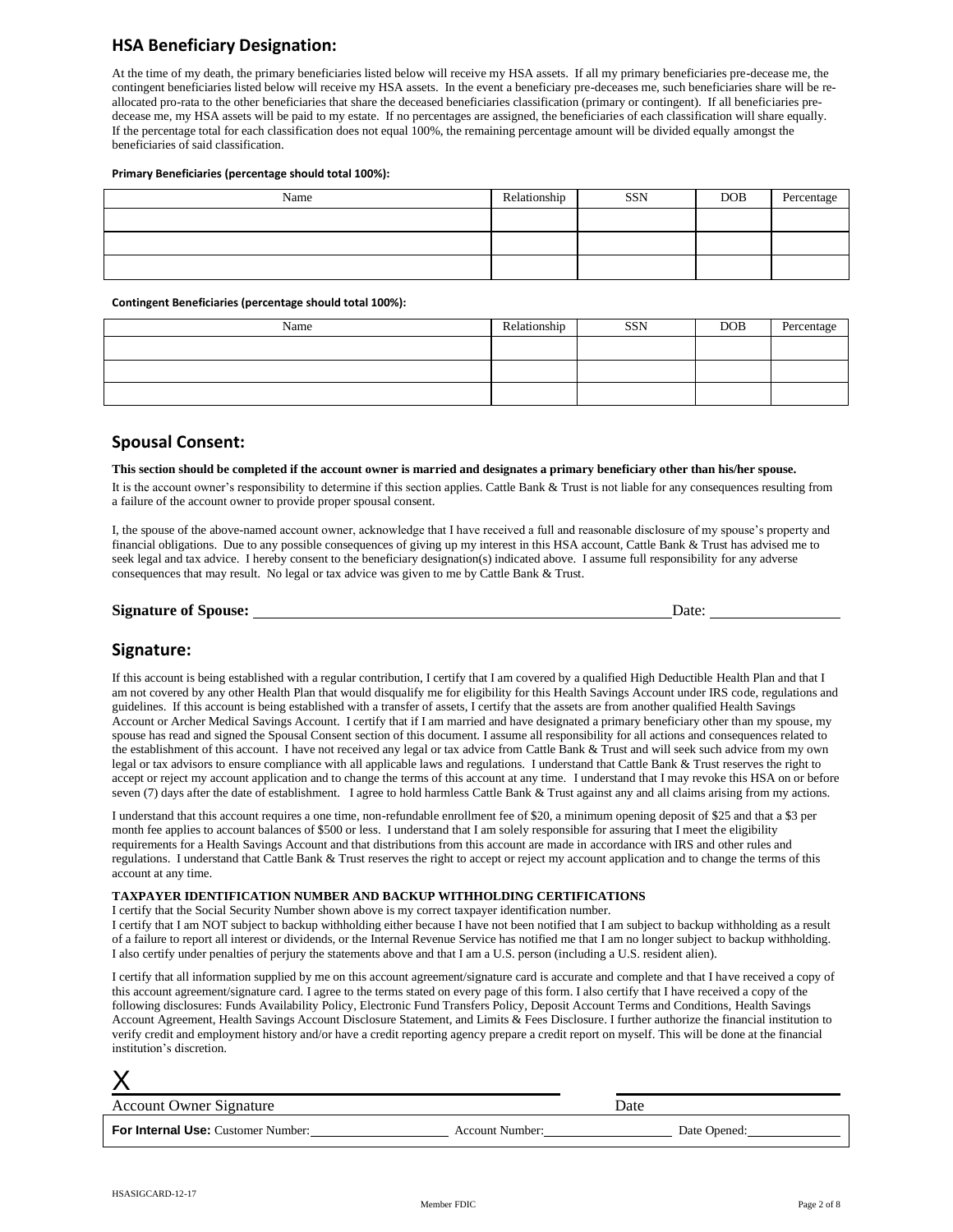## **Additional Signer (agent)**

A Health Savings Account is a single ownership account in the name of the Account Owner. Only the Account Owner may specify additional Authorized Signers. If desired, the account owner authorizes the following person(s) to withdraw funds from this HSA by any means available. This authorization only allows for the withdrawal of funds. All other account changes or actions must be made by the Account Owner.

|  | Date: the contract of the contract of the contract of the contract of the contract of the contract of the contract of the contract of the contract of the contract of the contract of the contract of the contract of the cont |
|--|--------------------------------------------------------------------------------------------------------------------------------------------------------------------------------------------------------------------------------|
|  |                                                                                                                                                                                                                                |
|  | Date: the contract of the contract of the contract of the contract of the contract of the contract of the contract of the contract of the contract of the contract of the contract of the contract of the contract of the cont |

**IMPORTANT: Please return a copy of two forms of identification for yourself. This must be one unexpired photo id such as Driver's License or other Government Issued Document and a second form which may include but is not limited to a social security card, birth certificate, work id, library card, hunting license or other form of government issued id.**

#### **FAILURE TO DO SO WILL DELAY THE OPENING OF THIS ACCOUNT**

# **Questions?**

**Call us at (402) 643-3636 or email us at hsainfo@cattlebank.com**

## **Mail Completed Forms To:**

**Cattle Bank & Trust ATTN: HSA Accounts P.O. Box 467 Seward, NE 68434-0467**

**Please verify that you have enclosed: 1) Health Savings Account Agreement/Signature Card 2) Health Savings Account Debit Card Form 3) Photocopies of your identification as outlined on page 1 4) A check for your initial deposit and enrollment fee**

**Please keep copies of the above documents for your records.**

\_\_\_\_\_\_\_\_\_\_\_\_\_\_\_\_\_\_\_\_\_\_\_\_\_\_\_\_\_\_\_\_\_\_\_\_\_\_\_\_\_\_\_\_\_\_\_\_\_\_\_\_\_\_\_\_\_\_\_\_ \_\_\_\_\_\_\_\_\_\_\_\_\_\_\_\_\_\_\_\_\_\_\_\_\_\_\_\_\_\_\_\_\_\_\_\_\_\_\_\_\_\_\_\_\_\_\_\_\_\_\_\_\_\_\_\_\_\_\_\_ \_\_\_\_\_\_\_\_\_\_\_\_\_\_\_\_\_\_\_\_\_\_\_\_\_\_\_\_\_\_\_\_\_\_\_\_\_\_\_\_\_\_\_\_\_\_\_\_\_\_\_\_\_\_\_\_\_\_\_\_ \_\_\_\_\_\_\_\_\_\_\_\_\_\_\_\_\_\_\_\_\_\_\_\_\_\_\_\_\_\_\_\_\_\_\_\_\_\_\_\_\_\_\_\_\_\_\_\_\_\_\_\_\_\_\_\_\_\_\_\_

**For Internal Use:** Customer Number: **Account Number:** Account Number: Date Opened:

**NOTES: (**List any variation in identifying information)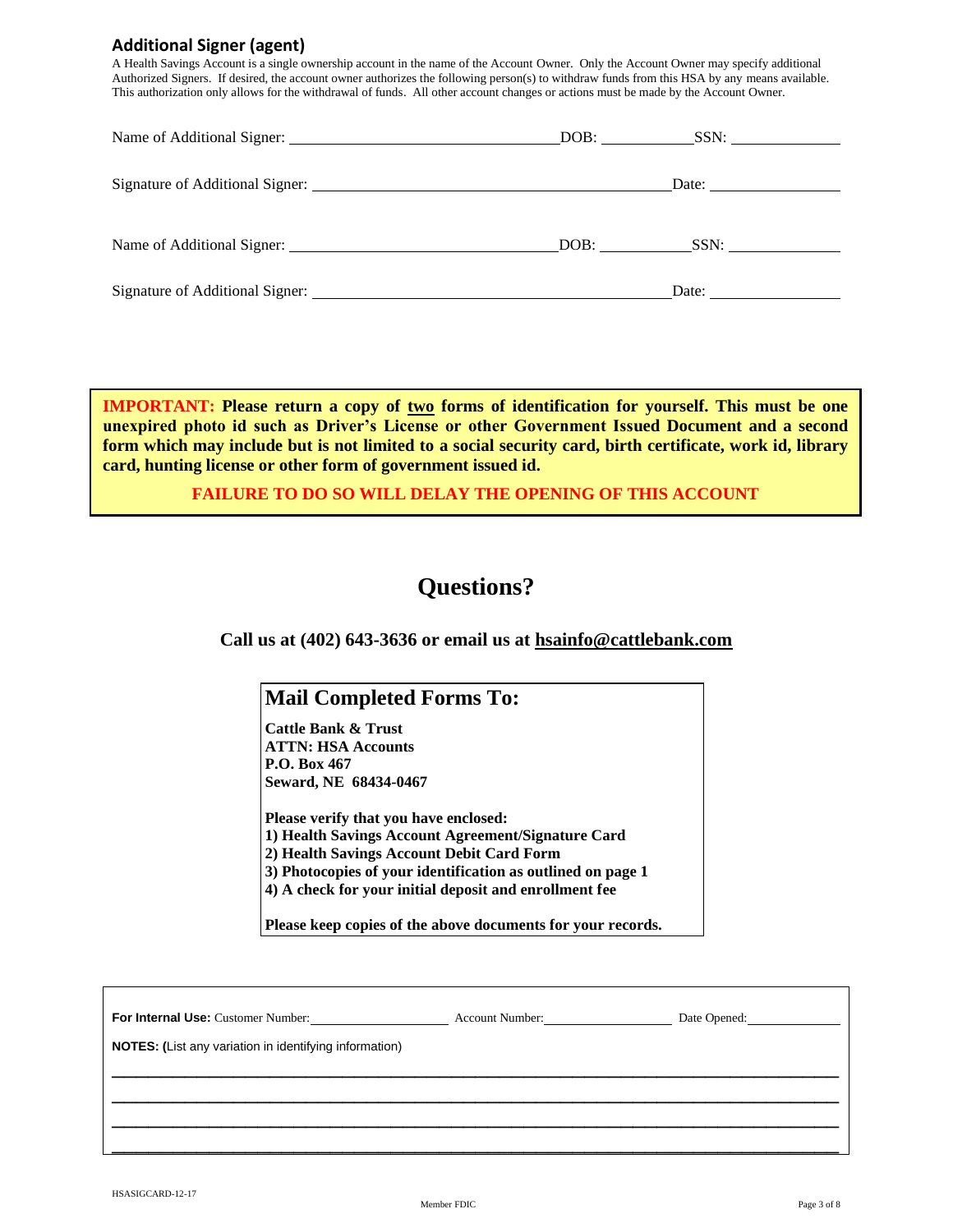| Complete only i   | <b>HSA DEBIT MASTERCARD APPLICATION</b>                                |
|-------------------|------------------------------------------------------------------------|
| if you want a     | Please accept this form, as my request for a HSA Debit Mastercard from |
| <b>Debit Card</b> | Cattle Bank & Trust                                                    |
| Account Owner:    | Social Security #:                                                     |

By signing below, the undersigned requests the described service and agrees to the terms and conditions governing the service, including any fees and charges. The undersigned agrees that all information is accurate and authorizes Cattle Bank & Trust to verify credit and employment history by any necessary means, including preparation of a consumer report by a consumer reporting agency. The undersigned acknowledges receipt of and agrees to the terms of the Electronic Fund Transfers disclosure. The agreements that apply to my deposit account apply to all Debit/ATM Card transactions made on this account. I understand that all deposit accounts accessed by this Debit Card must have the same ownership and liability. If I apply for and am not approved for the Mastercard Debit Card, I agree that this application will no longer be valid and I can reapply for an ATM card. There will be a \$20.00 fee to replace a lost or destroyed card. This card must be returned to Cattle Bank at the time I close my account. Without the card I will be required to pay a \$20.00 lost card fee. I understand that for security the daily limit on my Mastercard Debit card will be a total of \$300 per day for ATM cash withdrawals and a total of \$1000 per day for point-of-sale purchases. For an ATM card the daily limit will be a total of \$300 per day for ATM cash withdrawals. I may request an increase in limit by calling the customer service department at (402)643-3636. The increase may be approved on a case-by-case situation.

|                                                   | <b>Signature of Applicant</b>      | Date                                                                            |  |
|---------------------------------------------------|------------------------------------|---------------------------------------------------------------------------------|--|
| FOR INTERNAL USE (MUST BE FILLED OUT BY EMPLOYEE) |                                    | PLEASE CHECK ONE: NEW CARD NISTANT ISSUE REORDER<br>PLEASE CHECK ONE: DEBIT ATM |  |
| $\alpha$ Customer #                               | $\text{HSA} \text{ Acct} \#$       | $\bf{CSR}$                                                                      |  |
| <b>MASTERCARD #559642</b>                         | ATM #585240239____________________ |                                                                                 |  |
|                                                   |                                    |                                                                                 |  |

# **HSA DEBIT MASTERCARD APPLICATION – AGENT CARD**

*Please accept this form, as my request for a HSA Debit Mastercard from*

*Cattle Bank & Trust*

Account Agent:\_\_\_\_\_\_\_\_\_\_\_\_\_\_\_\_\_\_\_\_\_\_\_\_\_\_\_\_\_\_\_\_\_ Social Security #:\_\_\_\_\_\_\_\_\_\_\_\_\_\_\_

By signing below, the undersigned requests the described service and agrees to the terms and conditions governing the service, including any fees and charges. The undersigned agrees that all information is accurate and authorizes Cattle Bank & Trust to verify credit and employment history by any necessary means, including preparation of a consumer report by a consumer reporting agency. The undersigned acknowledges receipt of and agrees to the terms of the Electronic Fund Transfers disclosure. The agreements that apply to my deposit account apply to all Debit/ATM Card transactions made on this account. I understand that all deposit accounts accessed by this Debit Card must have the same ownership and liability. If I apply for and am not approved for the Mastercard Debit Card, I agree that this application will no longer be valid and I can reapply for an ATM card. There will be a \$20.00 fee to replace a lost or destroyed card. This card must be returned to Cattle Bank at the time I close my account. Without the card I will be required to pay a \$20.00 lost card fee. I understand that for security the daily limit on my Mastercard Debit card will be a total of \$300 per day for ATM cash withdrawals and a total of \$1000 per day for point-of-sale purchases. For an ATM card the daily limit will be a total of \$300 per day for ATM cash withdrawals. I may request an increase in limit by calling the customer service department at (402)643-3636. The increase may be approved on a case-by-case situation.

| <b>Signature of Applicant</b>                     |                                                                                               | Date |
|---------------------------------------------------|-----------------------------------------------------------------------------------------------|------|
| FOR INTERNAL USE (MUST BE FILLED OUT BY EMPLOYEE) | PLEASE CHECK ONE: ____ NEW CARD ____ INSTANT ISSUE ___ REORDER<br>PLEASE CHECK ONE: DEBIT ATM |      |
| $\alpha$ Customer #                               | $\textbf{HSA} \text{ Acct}$ #                                                                 | CSR  |
| <b>MASTERCARD #559642</b>                         | ATM #585240239____________________                                                            |      |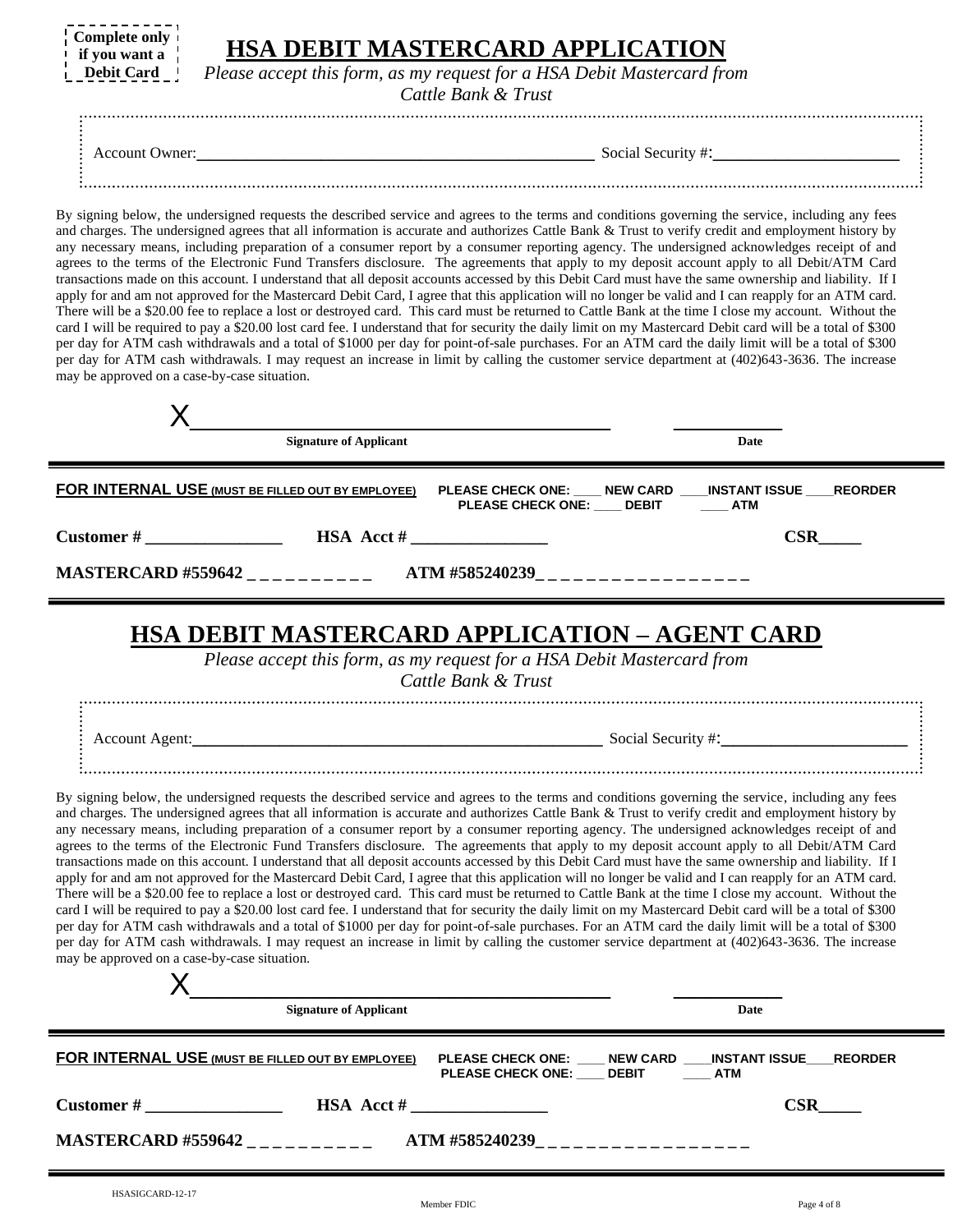| Date Opened: Opening Deposit: Customer #: Customer #: Account #: Account #:<br><b>Cattle Bank &amp; Trust</b><br><b>Cattle</b><br><b>Health Savings Account</b><br><b>Account Agreement/Signature Card</b><br>– BANK & TRUST (<br>(To prevent delays please type or print neatly)<br><b>HSA Account Owner:</b><br>Street Address: No. 1996. The Street Address: No. 1997. The Street Address: No. 1997. The Street Address: No. 1997. The Street Address: No. 1997. The Street Address: No. 1997. The Street Address: No. 1997. The Street Addre<br>City: <u>City:</u> State: <u>City:</u> Zip Code:<br>Home Phone: Cell Phone: Cell Phone: Email Address:<br>Employer Name: Phone: Phone: Phone: Occupation:<br>Mother's Maiden Name (For future identification).<br>Birthplace City (For future identification): \__________________________________<br>State:<br>Security Password (For future identification): _______ | For Internal Use: |  |  |  |
|----------------------------------------------------------------------------------------------------------------------------------------------------------------------------------------------------------------------------------------------------------------------------------------------------------------------------------------------------------------------------------------------------------------------------------------------------------------------------------------------------------------------------------------------------------------------------------------------------------------------------------------------------------------------------------------------------------------------------------------------------------------------------------------------------------------------------------------------------------------------------------------------------------------------------|-------------------|--|--|--|
|                                                                                                                                                                                                                                                                                                                                                                                                                                                                                                                                                                                                                                                                                                                                                                                                                                                                                                                            |                   |  |  |  |
|                                                                                                                                                                                                                                                                                                                                                                                                                                                                                                                                                                                                                                                                                                                                                                                                                                                                                                                            |                   |  |  |  |
|                                                                                                                                                                                                                                                                                                                                                                                                                                                                                                                                                                                                                                                                                                                                                                                                                                                                                                                            |                   |  |  |  |
|                                                                                                                                                                                                                                                                                                                                                                                                                                                                                                                                                                                                                                                                                                                                                                                                                                                                                                                            |                   |  |  |  |
|                                                                                                                                                                                                                                                                                                                                                                                                                                                                                                                                                                                                                                                                                                                                                                                                                                                                                                                            |                   |  |  |  |
|                                                                                                                                                                                                                                                                                                                                                                                                                                                                                                                                                                                                                                                                                                                                                                                                                                                                                                                            |                   |  |  |  |
|                                                                                                                                                                                                                                                                                                                                                                                                                                                                                                                                                                                                                                                                                                                                                                                                                                                                                                                            |                   |  |  |  |
|                                                                                                                                                                                                                                                                                                                                                                                                                                                                                                                                                                                                                                                                                                                                                                                                                                                                                                                            |                   |  |  |  |
|                                                                                                                                                                                                                                                                                                                                                                                                                                                                                                                                                                                                                                                                                                                                                                                                                                                                                                                            |                   |  |  |  |
|                                                                                                                                                                                                                                                                                                                                                                                                                                                                                                                                                                                                                                                                                                                                                                                                                                                                                                                            |                   |  |  |  |
|                                                                                                                                                                                                                                                                                                                                                                                                                                                                                                                                                                                                                                                                                                                                                                                                                                                                                                                            |                   |  |  |  |
|                                                                                                                                                                                                                                                                                                                                                                                                                                                                                                                                                                                                                                                                                                                                                                                                                                                                                                                            |                   |  |  |  |
|                                                                                                                                                                                                                                                                                                                                                                                                                                                                                                                                                                                                                                                                                                                                                                                                                                                                                                                            |                   |  |  |  |
|                                                                                                                                                                                                                                                                                                                                                                                                                                                                                                                                                                                                                                                                                                                                                                                                                                                                                                                            |                   |  |  |  |
|                                                                                                                                                                                                                                                                                                                                                                                                                                                                                                                                                                                                                                                                                                                                                                                                                                                                                                                            |                   |  |  |  |
|                                                                                                                                                                                                                                                                                                                                                                                                                                                                                                                                                                                                                                                                                                                                                                                                                                                                                                                            |                   |  |  |  |
|                                                                                                                                                                                                                                                                                                                                                                                                                                                                                                                                                                                                                                                                                                                                                                                                                                                                                                                            |                   |  |  |  |
|                                                                                                                                                                                                                                                                                                                                                                                                                                                                                                                                                                                                                                                                                                                                                                                                                                                                                                                            |                   |  |  |  |
|                                                                                                                                                                                                                                                                                                                                                                                                                                                                                                                                                                                                                                                                                                                                                                                                                                                                                                                            |                   |  |  |  |
| Driver's License Number: 1 / / / State of Issue:                                                                                                                                                                                                                                                                                                                                                                                                                                                                                                                                                                                                                                                                                                                                                                                                                                                                           |                   |  |  |  |
| Date Issued: <u>New York: New York: New York: New York: New York: New York: New York: New York: New York: New York: New York: New York: New York: New York: New York: New York: New York: New York: New York: New York: New York</u>                                                                                                                                                                                                                                                                                                                                                                                                                                                                                                                                                                                                                                                                                       |                   |  |  |  |

**IMPORTANT:** Please return a copy of two forms of identification for yourself. This must be one **unexpired photo id such as Driver's License or other Government Issued Document and a second form which may include but is not limited to a social security card, birth certificate, work id, library card, hunting license or other form of government issued id.**

## **FAILURE TO DO SO WILL DELAY THE OPENING OF THIS ACCOUNT**

## **HSA Contribution Information:**

| 20.00                                                                                                            |
|------------------------------------------------------------------------------------------------------------------|
|                                                                                                                  |
| <b>FREE</b>                                                                                                      |
| <b>FREE</b>                                                                                                      |
| <b>FREE</b>                                                                                                      |
|                                                                                                                  |
|                                                                                                                  |
| Tax Year:                                                                                                        |
| Contribution Breakdown (Select all that apply and enter amount. This should equal the Contribution Total above): |
|                                                                                                                  |
| HSA Owner's Family Member $ v $                                                                                  |
|                                                                                                                  |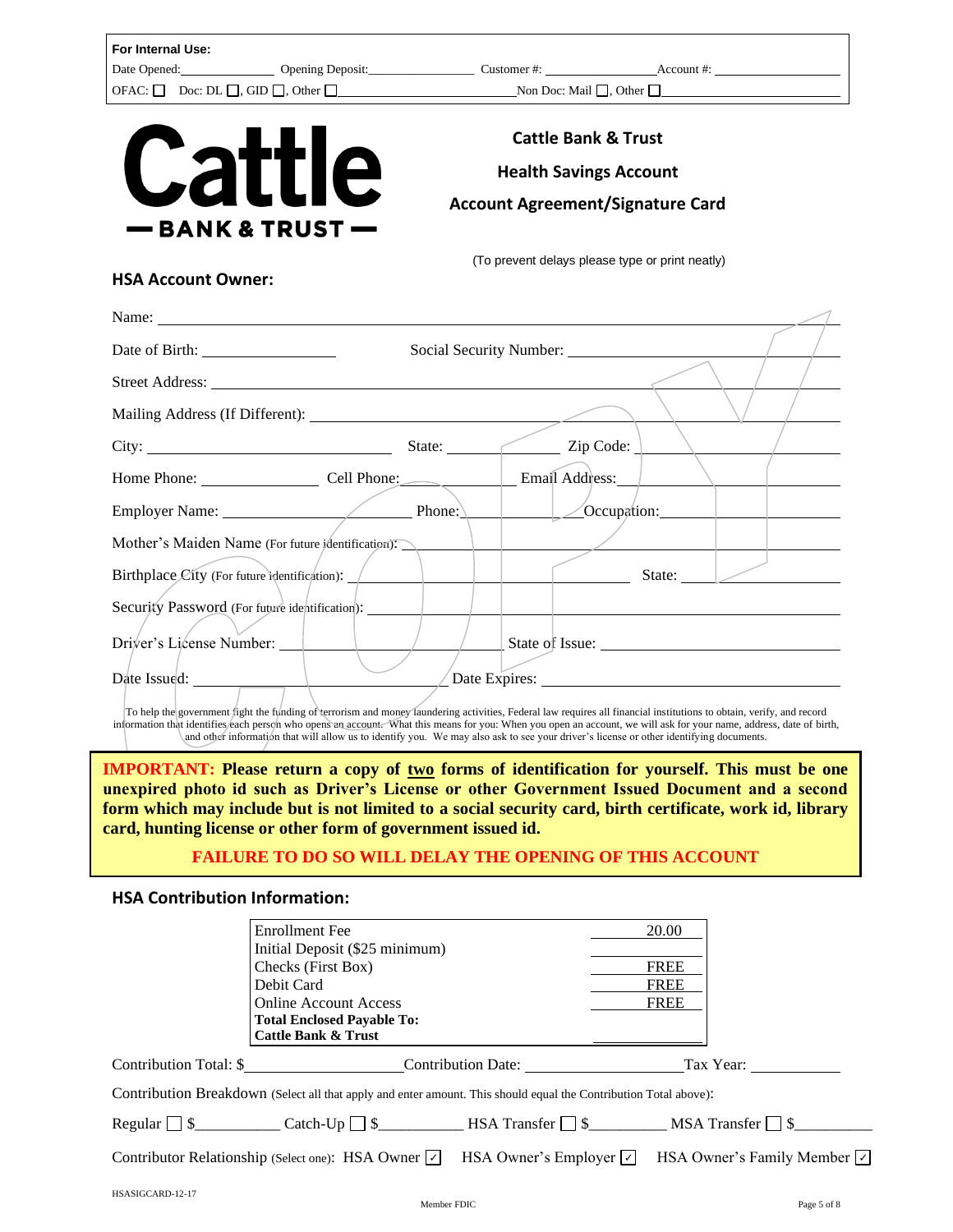## **HSA Beneficiary Designation:**

At the time of my death, the primary beneficiaries listed below will receive my HSA assets. If all my primary beneficiaries pre-decease me, the contingent beneficiaries listed below will receive my HSA assets. In the event a beneficiary pre-deceases me, such beneficiaries share will be reallocated pro-rata to the other beneficiaries that share the deceased beneficiaries classification (primary or contingent). If all beneficiaries predecease me, my HSA assets will be paid to my estate. If no percentages are assigned, the beneficiaries of each classification will share equally. If the percentage total for each classification does not equal 100%, the remaining percentage amount will be divided equally amongst the beneficiaries of said classification.

#### **Primary Beneficiaries (percentage should total 100%):**

| Name | Relationship | <b>SSN</b> | <b>DOB</b> | Percentage |
|------|--------------|------------|------------|------------|
|      |              |            |            |            |
|      |              |            |            |            |
|      |              |            |            |            |
|      |              |            |            |            |

#### **Contingent Beneficiaries (percentage should total 100%):**

| Name | Relationship | SSN | <b>DOB</b> | Percentage |
|------|--------------|-----|------------|------------|
|      |              |     |            |            |
|      |              |     |            |            |
|      |              |     |            |            |
|      |              |     |            |            |

#### **Spousal Consent:**

#### **This section should be completed if the account owner is married and designates a primary beneficiary other than his/her spouse.**

It is the account owner's responsibility to determine if this section applies. Cattle Bank & Trust is not liable for any consequences resulting from a failure of the account owner to provide proper spousal consent.

I, the spouse of the above-named account owner, acknowledge that I have received a full and reasonable disclosure of my spouse's property and financial obligations. Due to any possible consequences of giving up my interest in this HSA account, Cattle Bank & Trust has advised me to seek legal and tax advice. I hereby consent to the beneficiary designation(s) indicated above. I assume full responsibility for any adverse consequences that may result. No legal or tax advice was given to me by Cattle Bank  $\&$  Trust.

#### **Signature of Spouse:** Date: Date:

## **Signature:**

If this account is being established with a regular contribution, I certify that I am covered by a qualified High Deductible Health Plan and that I am not covered by any other Health Plan that would disqualify me for eligibility for this Health Savings Account under IRS code, regulations and guidelines. If this account is being established with a transfer of assets, I certify that the assets are from another qualified Health Savings Account or Archer Medical Savings Account. I certify that if I am married and have designated a primary beneficiary other than my spouse, my spouse has read and signed the Spousal Consent section of this document. I assume all responsibility for all actions and consequences related to the establishment of this account. I have not received any legal or tax advice from Cattle Bank & Trust and will seek such advice from my own legal or tax advisors to ensure compliance with all applicable laws and regulations. I understand that Cattle Bank & Trust reserves the right to accept or reject my account application and to change the terms of this account at any time. I understand that I may revoke this HSA on or before seven (7) days after the date of establishment. I agree to hold harmless Cattle Bank & Trust against any and all claims arising from my actions.

I understand that this account requires a one time, non-refundable enrollment fee of \$20, a minimum opening deposit of \$25 and that a \$3 per month fee applies to account balances of \$500 or less. I understand that I am solely responsible for assuring that I meet the eligibility requirements for a Health Savings Account and that distributions from this account are made in accordance with IRS and other rules and regulations. I understand that Cattle Bank & Trust reserves the right to accept or reject my account application and to change the terms of this account at any time.

#### **TAXPAYER IDENTIFICATION NUMBER AND BACKUP WITHHOLDING CERTIFICATIONS**

I certify that the Social Security Number shown above is my correct taxpayer identification number.

I certify that I am NOT subject to backup withholding either because I have not been notified that I am subject to backup withholding as a result of a failure to report all interest or dividends, or the Internal Revenue Service has notified me that I am no longer subject to backup withholding. I also certify under penalties of perjury the statements above and that I am a U.S. person (including a U.S. resident alien).

I certify that all information supplied by me on this account agreement/signature card is accurate and complete and that I have received a copy of this account agreement/signature card. I agree to the terms stated on every page of this form. I also certify that I have received a copy of the following disclosures: Funds Availability Policy, Electronic Fund Transfers Policy, Deposit Account Terms and Conditions, Health Savings Account Agreement, Health Savings Account Disclosure Statement, and Limits & Fees Disclosure. I further authorize the financial institution to verify credit and employment history and/or have a credit reporting agency prepare a credit report on myself. This will be done at the financial institution's discretion.

#### $\overline{\mathsf{X}}$ iustomer (

Account Owner Signature **Date** Date **Date** Date **Date** 

**For Internal Use:** Customer Number: **Account Number:** Account Number: Date Opened: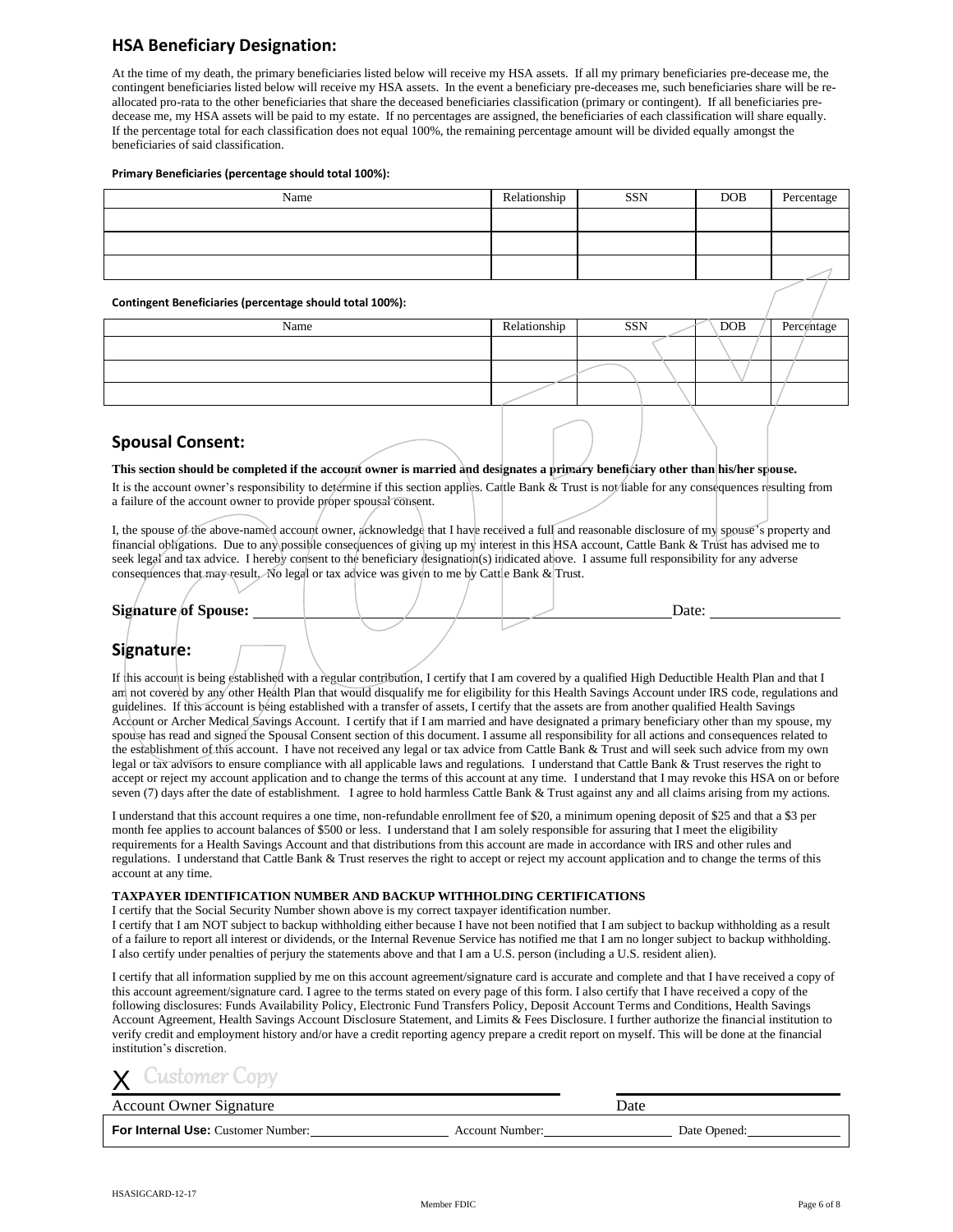## **Additional Signer (agent)**

A Health Savings Account is a single ownership account in the name of the Account Owner. Only the Account Owner may specify additional Authorized Signers. If desired, the account owner authorizes the following person(s) to withdraw funds from this HSA by any means available. This authorization only allows for the withdrawal of funds. All other account changes or actions must be made by the Account Owner.

| <b>IMPORTANT:</b> Please return a copy of two forms of identification for yourself. This must be one<br>unexpired photo id such as Driver's License or other Government Issued Document and a second<br>form which may include but is not limited to a social security card, birth certificate, work id, library<br>card, hunting license or other form of government issued id.<br><b>FAILURE TO DO SO WILL DELAY THE OPENING OF THIS ACCOUNT</b> |                                                                   |  |  |  |  |
|----------------------------------------------------------------------------------------------------------------------------------------------------------------------------------------------------------------------------------------------------------------------------------------------------------------------------------------------------------------------------------------------------------------------------------------------------|-------------------------------------------------------------------|--|--|--|--|
| <b>Questions?</b><br>Call us at (402) 643-3636 or email us at hsainfo@cattlebank.com                                                                                                                                                                                                                                                                                                                                                               |                                                                   |  |  |  |  |
|                                                                                                                                                                                                                                                                                                                                                                                                                                                    | <b>Mail Completed Forms To:</b><br><b>Cattle Bank &amp; Trust</b> |  |  |  |  |
| <b>ATTN: HSA Accounts</b><br>P.O. Box 467<br>Seward, NE 68434-0467                                                                                                                                                                                                                                                                                                                                                                                 |                                                                   |  |  |  |  |
| Please verify that you have enclosed:<br>1) Health Savings Account Agreement/Signature Card<br>2) Health Savings Account Debit Card Form<br>3) Photocopies of your identification as outlined on page 1<br>4) A check for your initial deposit and enrollment fee                                                                                                                                                                                  |                                                                   |  |  |  |  |
|                                                                                                                                                                                                                                                                                                                                                                                                                                                    | Please keep copies of the above documents for your records.       |  |  |  |  |

For Internal Use: Customer Number: Account Number: Date Opened: **NOTES: (**List any variation in identifying information)

\_\_\_\_\_\_\_\_\_\_\_\_\_\_\_\_\_\_\_\_\_\_\_\_\_\_\_\_\_\_\_\_\_\_\_\_\_\_\_\_\_\_\_\_\_\_\_\_\_\_\_\_\_\_\_\_\_\_\_\_ \_\_\_\_\_\_\_\_\_\_\_\_\_\_\_\_\_\_\_\_\_\_\_\_\_\_\_\_\_\_\_\_\_\_\_\_\_\_\_\_\_\_\_\_\_\_\_\_\_\_\_\_\_\_\_\_\_\_\_\_ \_\_\_\_\_\_\_\_\_\_\_\_\_\_\_\_\_\_\_\_\_\_\_\_\_\_\_\_\_\_\_\_\_\_\_\_\_\_\_\_\_\_\_\_\_\_\_\_\_\_\_\_\_\_\_\_\_\_\_\_